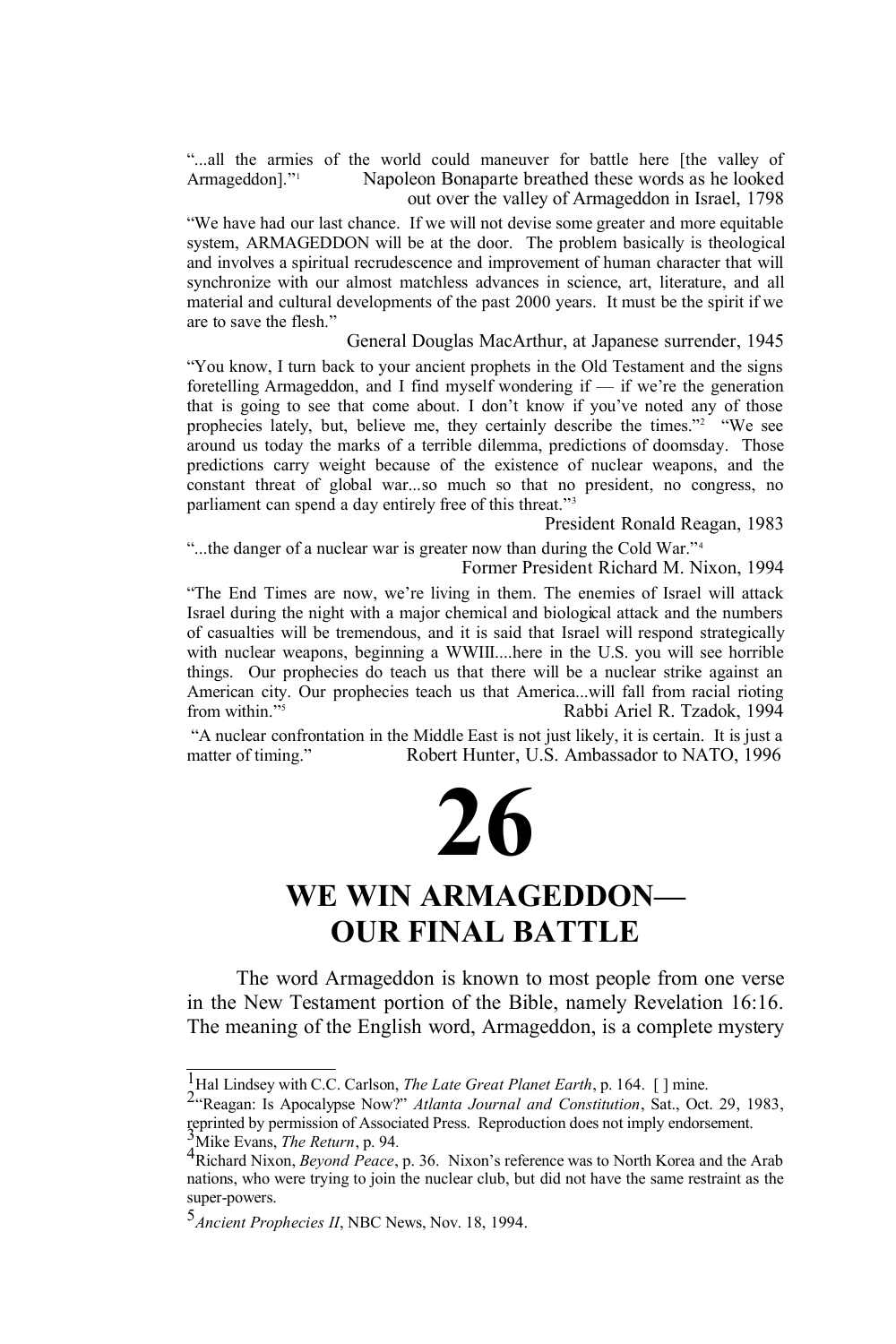to most who read or hear about it. Armageddon is an anglicized version of two Hebrew words: *Har* meaning "mountain" and *Magedon*, meaning "slaughter." "And they gathered them together to the place which in Hebrew is called HarMagedon" (Rev. 16:16 NASB). So reads verse 16, of chapter 16, of the last book of the New Testament.

HarMagedon is located in northern Israel near Galilee. It is one of the bloodiest historical sites known on Earth. Twenty-eight different battles were waged in this immediate area. It is the key to strategic military needs, to any and every army which desires to gain a foothold in the surrounding territory. Today, it is a peaceful mountain overlooking a pleasant valley, and at the moment, one of Israel's national parks. Peaceful, perhaps, for only a few moments more, for one day soon, it will become the scene of the last and worst battle ever fought!

You will recall the battles of Gog and Magog mentioned earlier in our chapter 19, "Russia is Crushed in Gog." Well, the army that originates with Russia and the Arabs, terminates here at Armageddon in Israel, together with a 200 million-strong horde from Red China and the rest of the world's armies, concentrating their forces in and around the valley.



A view of the Valley of Megiddo, from the summit of Mount Megiddo.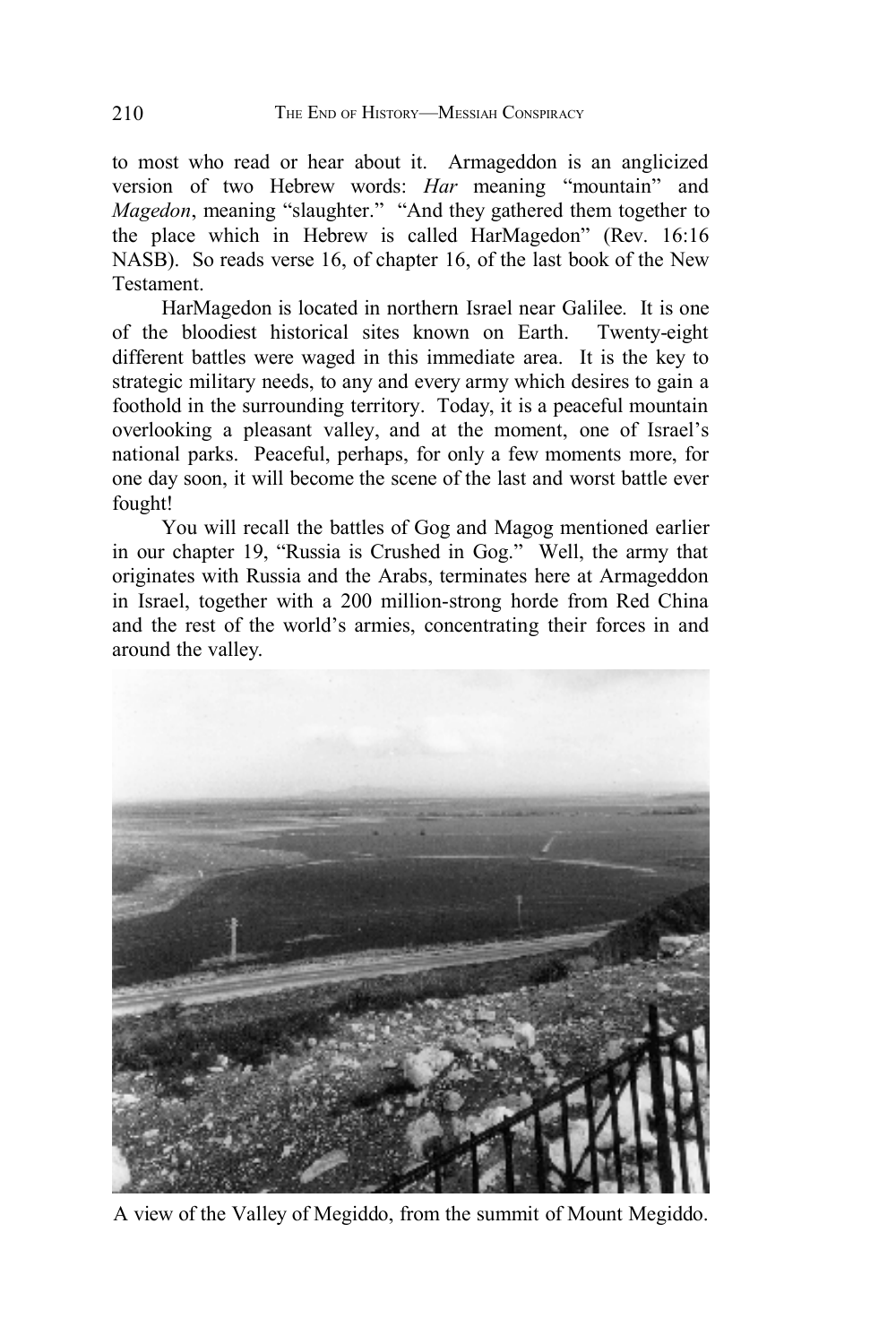

Mount Megiddo (Armageddon) from street level.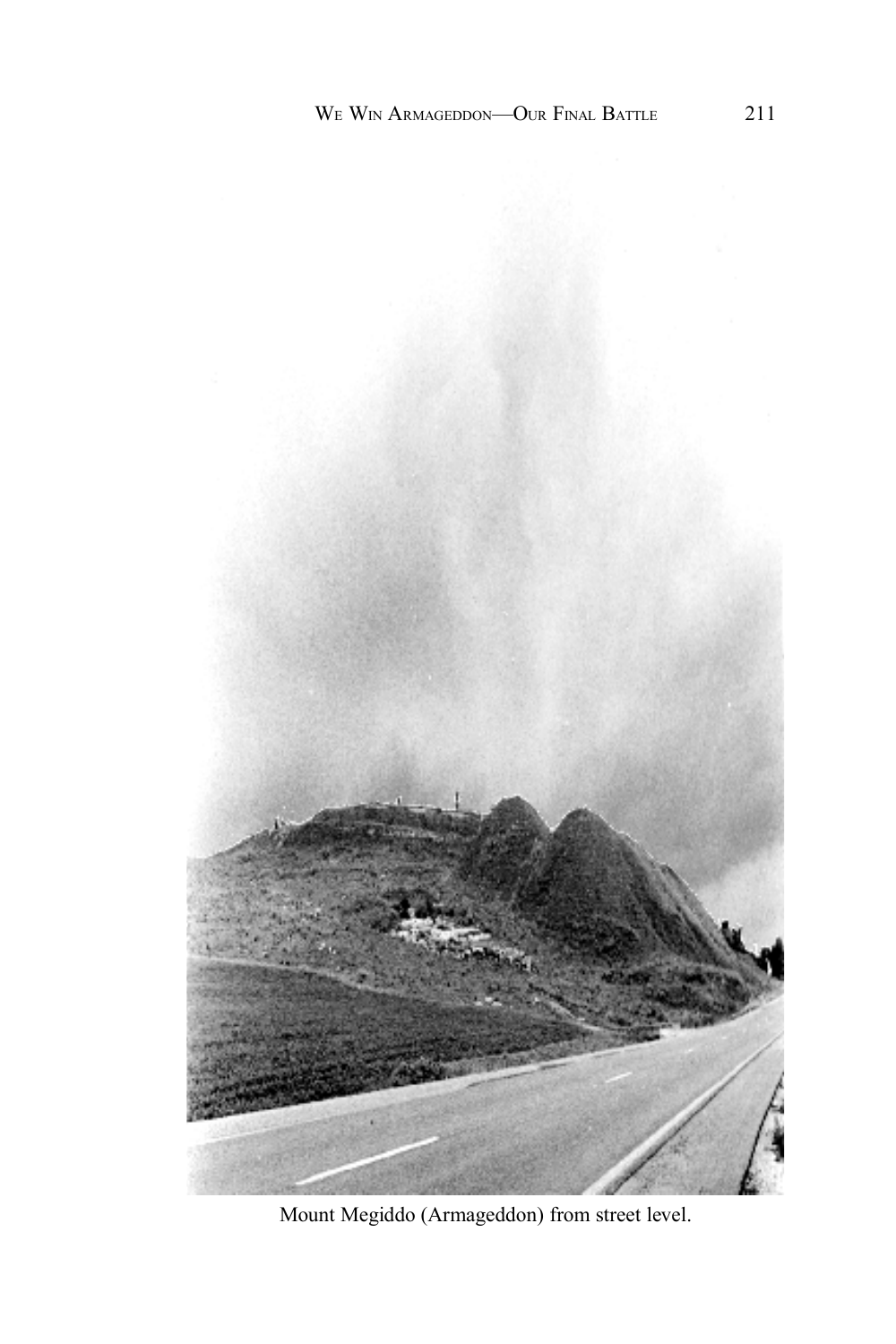

A road sign points the way to Mount Megiddo.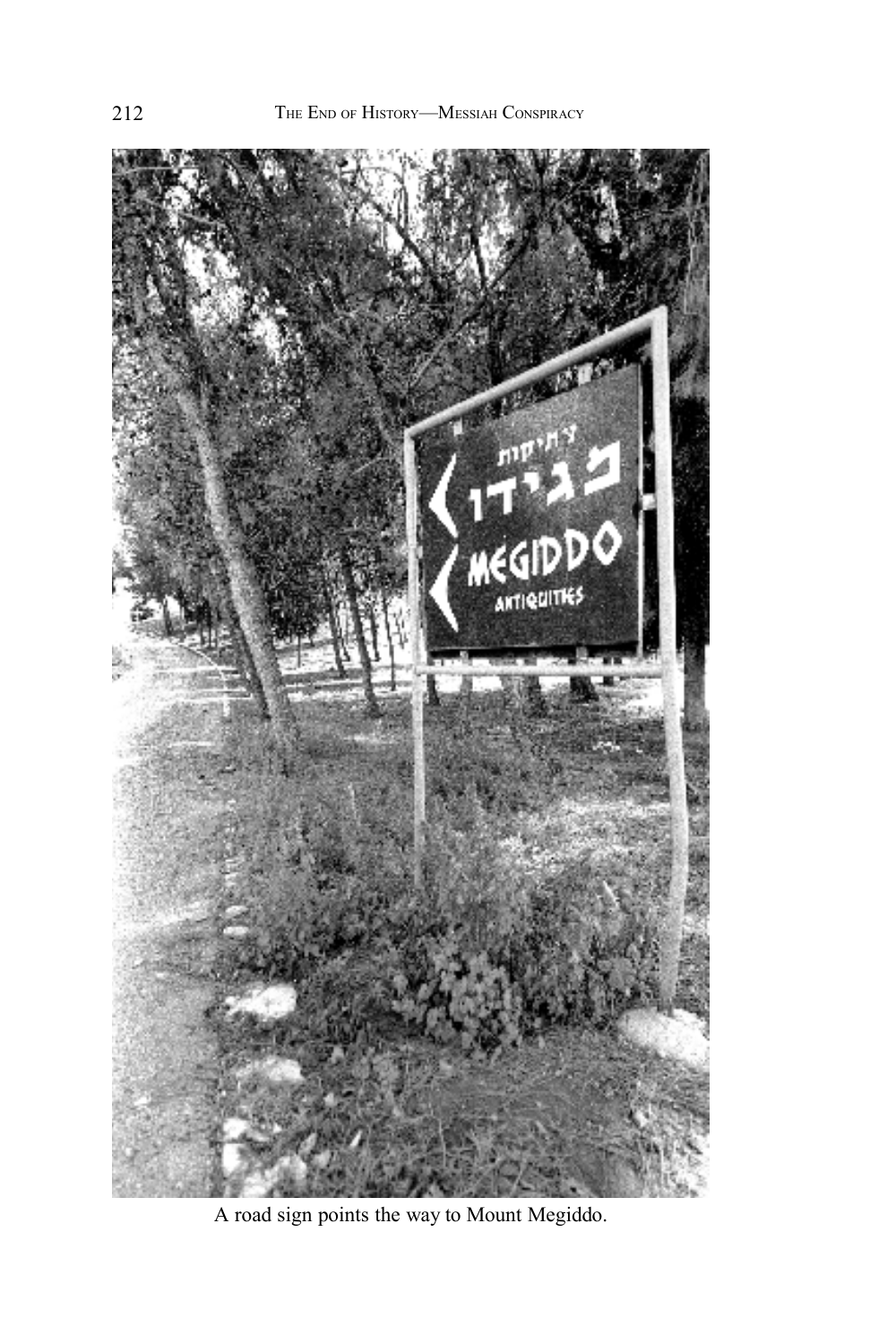

The actual landscape where the battle of Armageddon will occur. Today, the hill of Megiddo is a national park in Israel.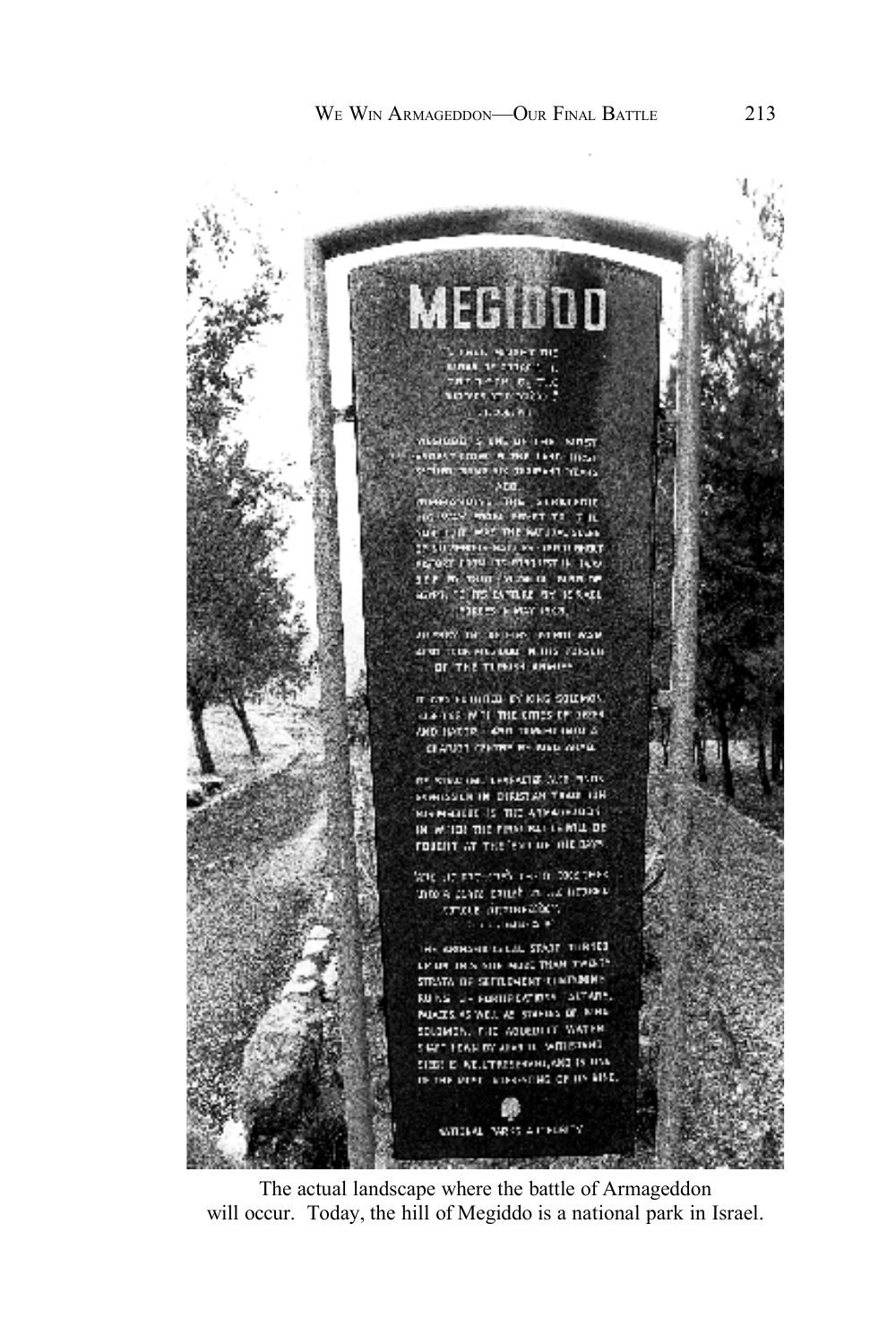# **ORIGINAL HEBREW TEXT WRITTEN 587 BC**

וְיָהִי דְבְר־יְהֹנֶה אֲלֵי לֵאמְר: בֶּן־אָדָם שִׂים פָּנֶיךָ אֶל־גּוֹג אַרֶץ הֲמָנוֹג נְשִׂיא רָאשׁ מָשֶׁךְ וְתָבֶל וְהַנָּבֶא עָלֶיו: ואָמְרְתָּ כִּה אָמֶר אדֹנֵי יְהוֶה הִנְנֵי אֵלֶיֹךְ גֹּוֹג נְשִׂיא רָאשׁ מֵשֶׁךְ וְהָבֶל: .... פּרֶס ,כּוּשׁ וּפִוּטּ אַתֶּם כֻלֶם מָגֵן וְכוֹבֶע: ,גֹמֶר וְכָל־אֲגְפֶּ֫יהָ בֵית תְּוֹגְרְמָ֫ה יִרְכְתֵי צָפִוֹן וְאֶת־כָּל־ אֲגְפֵיו עָמֶים רִבֵּים אָתֶךְ: .... מיַמֵים רִבִּים תִּפָּקֵד בְּאָחֲרִית הָשָּׁנִים תַּבְוֹא ו אל־אֱרֶץ ו מֲשׁוֹבֱבֶת מֵחֶרֶב מְקִבֶּצֶת מֵעָמִים רבִּים עָל הָרֶי יִשְׂרָאֵל אֲשֶר־הָיוּ לְחָרְבֶה חִמִיד וְהִיאֹ מֵעָמִים הוּצָׁאָה וְיָשְׁבִוּ לָבֶשָּׁח כֻּלֶם: וְעָלִיתָׂ כִּשּׁאָה תָבֹוֹא כֶּעָנֶן לְכִסְוֹת הָאֶרֶץ תְּהְיֶה אֵל אָתָה וְכָל־אֲנְפִיךְ וְעָמִים רִבִּים אוֹתֶךְ: כָּה אָמֶר אֲדֹנֵי יְהוֹהָ וְהָיֶה ו בְּיִּוֹם ההוּא יְעֲלִוּ דִבְרִים עָל־לְבָבֶׁךְ וְחָשָׁבְהֶ מְחֲשֶׁבֶת רָעֱה: .... וְהָיֶה ו בְּיִוֹם הָהוּא בְּיֹוֹם בִּוֹא גוֹג עָל־אָדְמָת יִשְׂר נאָם אֲדֹנֵי יִהוֶה תּעֲלֶה חֲמָתֵי בִּאָפִּי: וּבְקִנְאָתֵי בְאֵשׁ־עֲבְרָתֵי דְּבָרְתִּי אָם־לְא וּ בִיִּוֹם הָהוּא יהיֵה רֵעָשׁ גָּדוֹל עַל אַדְמַת יִשְׂרָאֵל: וְרָעֲשָׁוּ מִפְּנִי דְּנֵי הָיָם וְעֹוֹף הָשָׁמְיִם וְחָיֶת הָשָׂדֶה וְכָל־הָרֶמֶשׂ הָרֹמֵשׁ עָל־הֶאֲדָמָה וְכֹל הָאָדָם אֲשֶׁר עָל־פְּנֵי הָאֲדָמָה וְנָהֶרְסִוּ הֶהָרִים וְנִפְלוֹ הַמֲדְרֵגֹוֹת וְכָל־ חוֹמֶה לָאָרֶץ תִּפְוֹל: וקָרָאתִי עָלֶיו לְכָל־הָרְיֹ חֶׁרֶב וְאֶם אֲדֹנֵי יהוֶה חֶרֶב אֵישׁ בִּאֲחֵיו תַּהְיֵה: וְנִשְׁפִּטְתֵּי אִתְוֹ בֵדֶבֶר וּבְדָם וְנֵשֵׁם שׁוֹטֵן וּאָבְנֵי אֶלְגַּבְישׁ אֲשׁ וְנָפְרִית אָמְטִיר עלָיוֹ וְעֶל־אֲנִפָּיו וְעָל־עָמִים רֶבֶים אֲשֶׁר אִתְּוּ: .... על־הָרֵׂי יִשְׂרָאֵל תִּפּוֹל אָתָה וְכָל־אֲנְפִּיךְ וְעָמִים אֲשֶׁר אִתֱךְ לְעֵיט צִפְּוֹר כָּל־כָּנֶף וְחָיִת הָשָּׂדֶה וְתָתִיךָ לְאָכְלֶה: על־פְּנֵי הָשֶּׂדֶה תּפִּוֹל כִּי אנֵי דִבְּרְתִּי וָאֶם אֲדֹנֵי יְהוֶה:....ואָתֶּה בֶּן־אָדָם כְּה־אָמָרו אֲדֹנֵי יְהוֹה אֱמֹר לְצִפּוֹר כָּל־כָּנָׁף וּלְלָל ו חָיֶת הָשֶּׂדֶה הִקָּבְצִוּ וָבֹאוֹ הֵאָסְפִוּ מִסָּבִיב עָל־זִבְהָי אֲשֶׁר אֲנִי זֹבֵח לַכֵם זֵבָח גַּדֹוֹל עַל הָרֵי יִשְׂרָאֱל וְאֱכִלְחֵם בָּשֶׂר וּשְׁתִיתֶם דַּם: בּשֵׂר גִּבּוֹרִים תֹּאבֶלוּ ודם־נִשִּׂיאֵי הָאֲרֵץ תִּשְׁתֶּוּ אֵילִים כּרֵים וְעָתוּדִים פּרִים מְרִיאֵי בָשֶׁן כָּלֶם: וּאֲכָלְתֶּם־חֲלֶב לְשָּׁבְעָּה וּשְׁתִיהֶם דֶּם לְשִׁכְרוֹן מּזִּבְחֶי אֲשֶׁר־זָבְחְתִי לָכֶם: וּשְׂבְעְתֵּם עָל־שָׁלְחָנִי סְוּס וְרָאָוּ כָל־הָוּוֹיָם וַרָאָוּ כָל־הָוּוֹיָם וְאֲבֹעֵי יְהוְה: וְנָתָתִי אֶת־כְּבוֹדֵי בְּוּוֹיָם וְרָאָוּ כָל־הָוּוֹיִם אֶת־מִשְׁפָּטִי אֲשֱר עָשִׂיתִי וְאֶת־יֶדֶי אֲשֶׁר־שַׂמְתִּי בְהֶם: וְיֵדְעוּ בֵית יִשְׂרָאֵל כֵּי אֵנֵי יִהְוֶה אַלְהֵיהֶם מִן־הִיּוֹם הָהִוּא וַהֲלְאָה:

**, ; , ,,**

#### **OLD TESTAMENT SCRIPTURE TRANSLATION**

"And the word of the LORD came to me saying, 'Son of man, set your face toward Gog of the land of Magog, the prince of Rosh, Meshech, and Tubal, and prophesy against him, and say, 'Thus says the Lord GOD, 'Behold, I am against you, O Gog, prince of Rosh, Meshech, and Tubal....Persia, Ethiopia, and Put with them, all of them *with* shield and helmet; Gomer with all its troops; Beth-togarmah [Turkey] *from* the remote parts of the north with all its troops—many peoples with you....After many days you will be summoned; in the latter years you will come into the land that is restored from the sword, *whose inhabitants* have been gathered from many nations to the mountains of Israel which had been a continual waste; but its people were brought out from the nations, and they are living securely, all of them. And you will go up, you will come like a storm; you will be like a cloud covering the land, you and all your troops, and many peoples with you.' Thus says the Lord GOD, 'It will come about on that day, that thoughts will come into your mind, and you will devise an evil plan....And it will come about on that day, when Gog comes against the land of Israel,' declares the Lord GOD, 'that My fury will mount up in My anger. And in My zeal and in My blazing wrath I declare *that* on that day there will surely be a great earthquake in the land of Israel. And the fish of the sea, the birds of the heavens, the beasts of the field, all the creeping things that creep on the earth, and all the men who are on the face of the earth will shake at My presence; the mountains also will be thrown down, the steep pathways will collapse, and every wall will fall to the ground. And I shall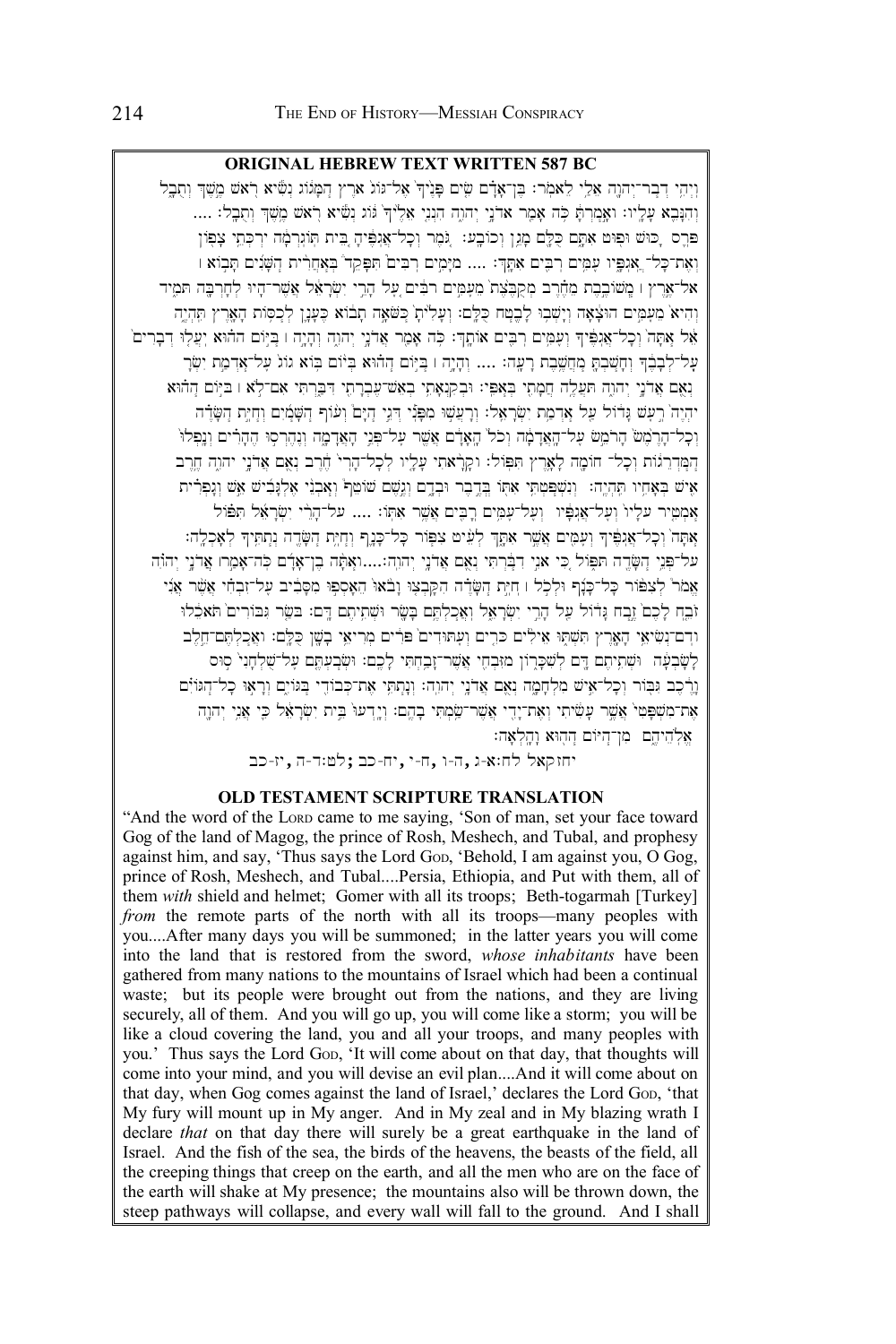call for a sword against him on all My mountains,' declares the Lord GOD. 'Every man's sword will be against his brother. And with pestilence and with blood I shall enter into judgment with him; and I shall rain on him, and on his troops, and on the many peoples who are with him, a torrential rain, with hailstones, fire, and brimstone'....'You shall fall on the mountains of Israel, you and all your troops, and the peoples who are with you; I shall give you as food to every kind of predatory bird and beast of the field. You will fall on the open field; for it is I who have spoken,' declares the Lord Gop....'And as for you, son of man, thus says the Lord Gop, 'Speak to every kind of bird and to every beast of the field, Assemble and come, gather from every side to My sacrifice which I am going to sacrifice for you, as a great sacrifice on the mountains of Israel, that you may eat flesh and drink blood. You shall eat the flesh of mighty men, and drink the blood of the princes of the earth, as *though they were* rams, lambs, goats, and bulls, all of them fatlings of Bashan. So you will eat fat until you are glutted, and drink blood until you are drunk, from My sacrifice which I have sacrificed for you. And you will be glutted at My table with horses and charioteers, with mighty men and all the men of war,' declares the Lord GOD. 'And I shall set My glory among the nations; and all the nations will see My judgment which I have executed, and My hand which I have laid on them. And the house of Israel will know that I am the LORD their God from that day onward.'"

## **Ezekiel 38:1-3, 5-6, 8-10, 18-22; 39:4-5, 17-22 NASB. [ ] mine**

#### **ANCIENT RABBINICAL COMMENTARY**

"...for seven years there will gather great hosts and many peoples [Arabs], officers and charioteers....And at the end of seven years up will go a great company and a huge army....Gog and Magog will come upon the Land of Israel and will launch three wars against the Messiah and the People of Israel....And in one hour the earth will jump [an earthquake is indicated as Ezekiel predicted] [and they will advance] five hundred parasangs...And when they [Russia] reach the Land of Israel, the nations of the world will hear it, and many peoples [Arabs] will come up with them....they will come and sit in the gates of Jerusalem and drive half of the city into exile....In that hour the Messiah will come forth from Jerusalem to make war with them, and all the pious will be with him, a great multitude....In that hour the Holy One, blessed be He, will descend from the highest heaven above, and the ministering angels with Him....And they will make war against Gog and Magog....And how will be the wars of Gog and Magog? The Holy One, blessed be He, will wage war against them with...pestilence, blood, pouring rain, hailstones, fire, and brimstone....And the Holy One, blessed be He, fights for them, and He caused fire and brimstone to rain upon them...."<sup>6</sup>

# **Midrashim Alpha Betot, 2:438-42**

"And thereafter will come Messiah ben David....And he will kill the wicked Armilus [Antichrist]....And thereafter the Holy One, blessed be He, will gather all Israel who are dispersed here and there."<sup>7</sup>

# **Midrashim waYosha', BhM 1:56**

"Thereafter the inhabitants of Jerusalem, by permission of the Messiah, go out, company by company....And for three months they will gather all their belongings and all the weapons they had...and bring all of it into Jerusalem, and they will fill Jerusalem like a pomegranate with the riches of Gog and Magog....And for seven months all the winged birds and all the fowl of heaven and all the beasts of the field will eat their flesh and drink their blood, and lick their fat, until they sate and

<sup>6</sup>Raphael Patai, *The Messiah Texts*, pp. 153-154. All [ ] mine except third [ ] .

 $7^{\text{eq}}$ Hid, p. 160. [] mine.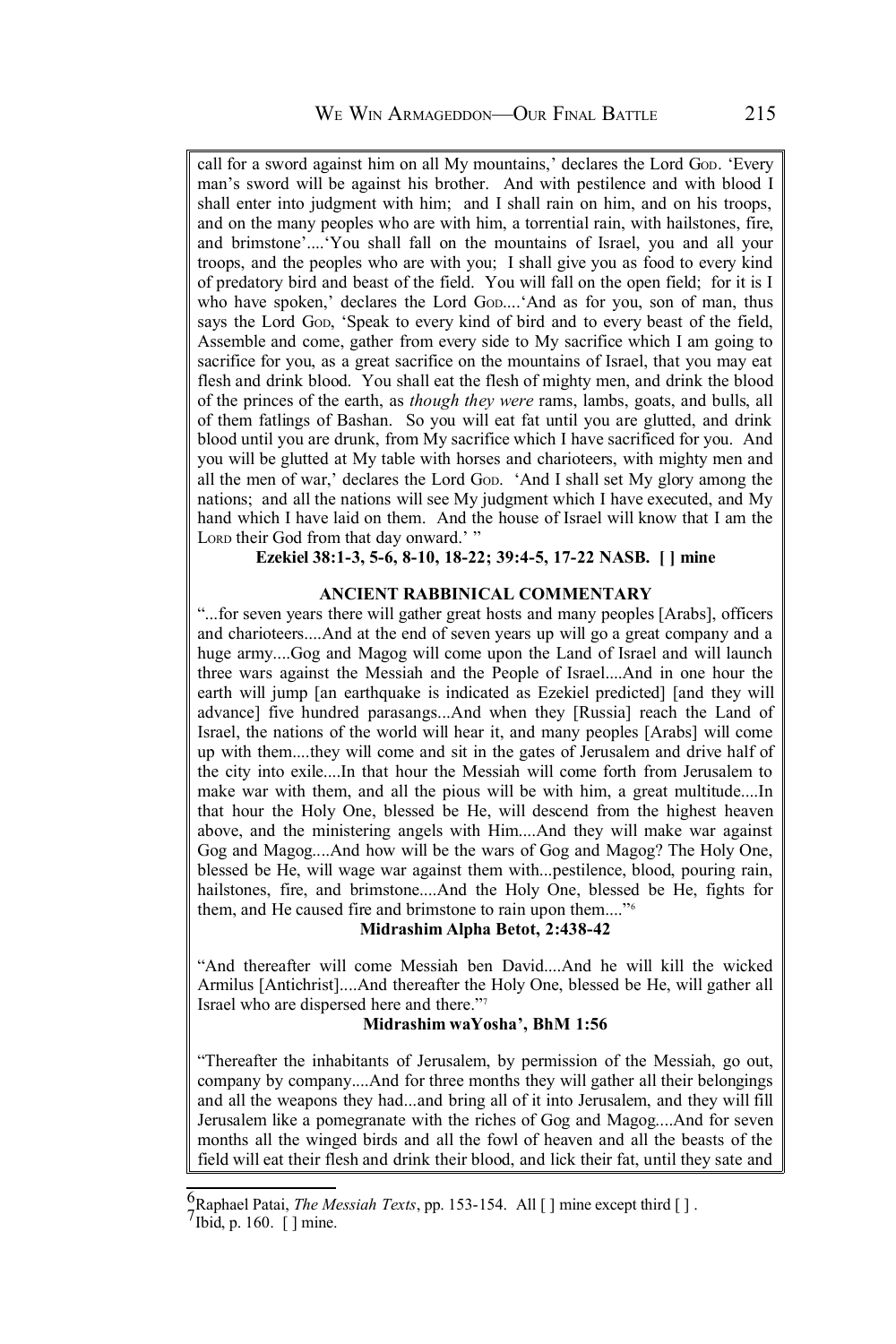fatten their bones to such an extent that they will be unable to flee and to run because of the abundance of their fat...."<sup>8</sup>

#### **Midrashim Alpha Betot, 2:438-42**

#### **NEW TESTAMENT RECORDED 96 AD**

"And they gathered them together to the place which in Hebrew is called Har-Magedon....And there were flashes of lightning and sounds and peals of thunder; and there was a great earthquake, such as there had not been since man came to be upon the earth, so great an earthquake *was it*, *and* so mighty....And huge hailstones, about one hundred pounds each, came down from heaven upon men; and men blasphemed God because of the plague of the hail, because its plague was extremely severe....And I saw heaven opened; and behold, a white horse, and He who sat upon it *is* called Faithful and True; and in righteousness He judges and wages war....And the armies which are in heaven, clothed in fine linen, white *and* clean, were following Him on white horses....And on His robe and on His thigh He has a name written, 'KING OF KINGS, AND LORD OF LORDS'....he cried out with a loud voice, saying to all the birds which fly in midheaven, 'Come, assemble for the great supper of God; in order that you may eat the flesh of kings and the flesh of commanders and the flesh of mighty men and the flesh of horses and of those who sit on them and the flesh of all men, both free men and slaves, and small and great.'"

## **Revelation 16:16, 18, 21; 19:11, 14, 16-18 NASB**



An aerial view of Armageddon.9

<sup>8&</sup>lt;br>
Nold, p. 155.

 $9^{\circ}$ Courtesy of the State of Israel Government Press Office, photography department.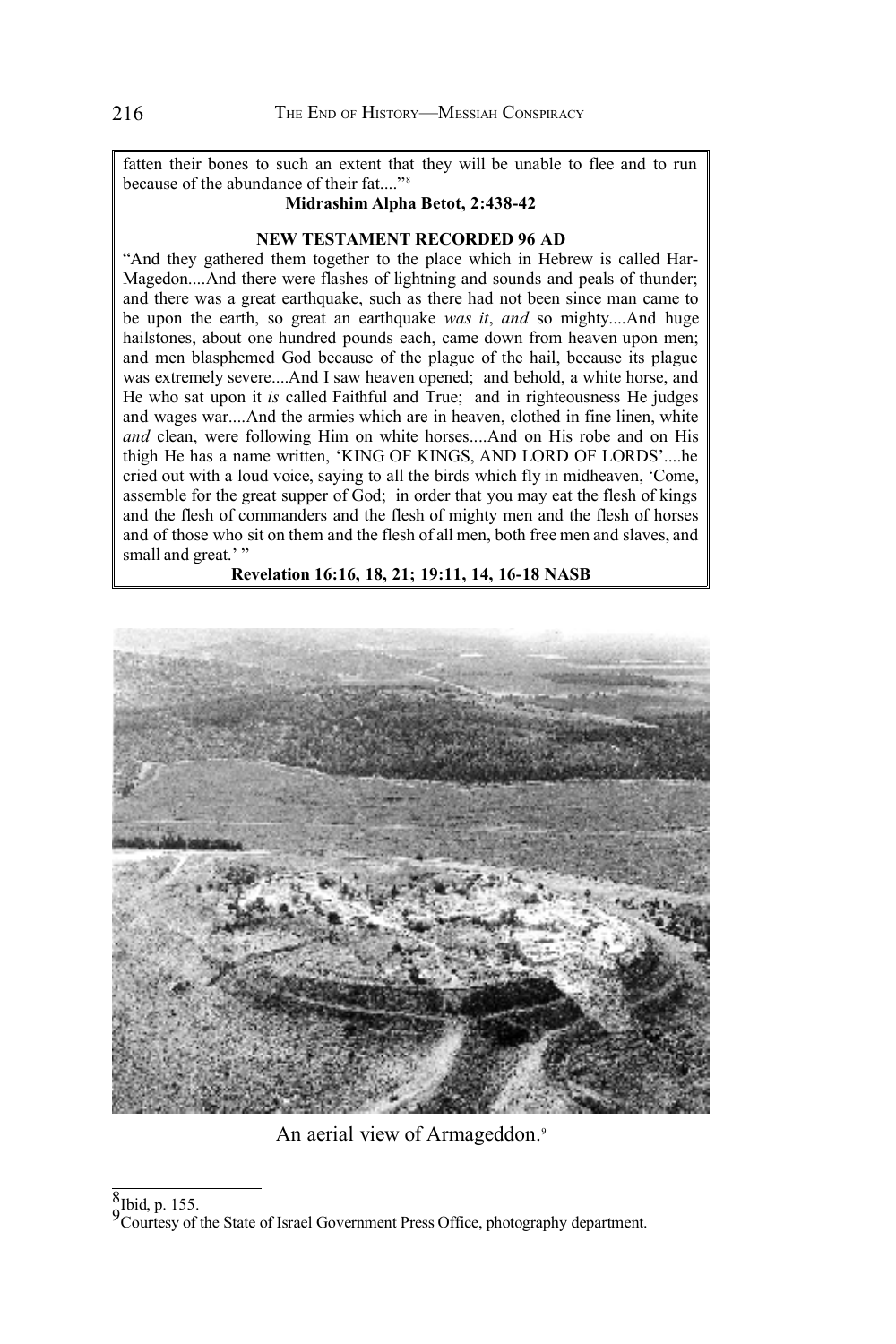# **ORIGINAL HEBREW TEXT WRITTEN 487 BC**

וְוֹאת הַחְהֶיָה הֻמְּגַּפָּה אֲשֶׁר יִגְּף יְהוָה אֶת־כָּל־הָעָמִּים אֲשֶׁר צָבְאָוּ עָל־יְרוּשָׁלֶם הָמֵק הַבְשָׂרוֹ וְהוּא עֹמֶד עָל־רְגְלָיו וְעֵינָיוֹ תִּמְקִנָּה בְחָרֵיהֶן וּלְשׁוֹנוֹ תִּמַּק בְּפִיהֱם: - וְהָיָה בְּיִּוֹם הֲהֹוּא תִּהְיֶה ב מְאָר: מְהוּמְת־יְהוֶה רְבֶה בָּהֶם וְהֶחֱזִיקוּ אִישׁ יֶד רֵשָׁהוּ וְעָלְתֶה יָדָוֹ עָל־יֶד רֵשֵׂהוּ: וְגְם־יְהוּדָה תּלַחֱם בִּירוּשָׁלֵם וְאִסְתֹּ חֵיל כָל־הִגּוֹיָם סָבִיב זַהֲב וַכֵּסֵת וּבְגַדֵים לַרֹ זכריה יד:יב-יד

## **OLD TESTAMENT SCRIPTURE TRANSLATION**

"Now this will be the plague with which the LORD will strike all the peoples who have gone to war against Jerusalem; their **flesh** will rot while they stand on their feet, and their eyes will rot in their sockets, and their tongue will rot in their mouth. And it will come about in that day that a great panic from the LORD will fall on them; and they will seize one another's hand, and the hand of one will be lifted against the hand of another. And Judah also will fight at Jerusalem...." **Zechariah 14:12-14 NASB**

#### **ANCIENT RABBINICAL COMMENTARY**

"And what did Gog think? He said: 'Pharaoh who went forth against Israel was a fool, for he let their Patron [i.e., God] be and went against them, and likewise Amalek and Sisera, and all those who arose against them. They let the Holy One, blessed be He, be; they were fools. But I, what will I do? I shall go forth first against the Patron of Israel, [since] if I first slay the Messiah, he will cause other Messiahs to arise. Therefore I shall go against the Holy One, blessed be He....' What did they [the hosts of Gog] do? They stood on their feet and looked up toward the Holy One, blessed be He, and said: '*Come, let us cut them off from being a nation, that the name of Israel may be no more in remembrance* (Ps. 83:5).' What does 'the Name of Israel' mean? They said: 'Let us uproot Him who wrote, *Blessed be the Lord, the God of Israel* (Ps. 41:14).' And what does the Holy One, blessed be He, do to them from Above? They stand on their feet, and He punishes them....[He says:] 'Those feet which wanted to stand up against Me, *Their flesh shall consume away while they stand upon their feet* (Zech. 14:12). And those eyes which looked up, *And their eyes shall consume away in their sockets* (ibid.). And that tongue which spoke against the Lord, *And their tongue shall consume away in their mouth* (ibid.).' The Holy One, blessed be He, says to them: 'At first you were not at peace with one another....And now you made peace with one another so as to come against Me....I, too, shall do likewise. I shall call the birds and the beasts who were not at peace with one another, and I shall cause them to be at peace with one another in order to go forth against you. And because you said, *That the name of Israel may be no more in remembrance* (Ps. 83:5), by your life, you will die and they will bury you and will take a name [i.e., become famous] in the world.' "<sup>10</sup>

# **Aggadat B'reshit, ed. Buber, pp. 5-7**

"The tradition may have even anticipated the tremendous destructive powers of our modern technology. Thus, we have the teaching of Rabbi Elazar that the Messianic Age will begin in a generation with the power to destroy itself."<sup>11</sup> **Rabbi Elazar of the first century**

# **NEW TESTAMENT RECORDED 37AD**

"...'Take heed that no man deceive you....And ye shall hear of wars and rumours of wars: see that ye be not troubled: for all *these things* must come to pass, but

 $10$ Ibid, pp. 149-150. Bold mine.

<sup>11</sup>Rabbi Aryeh Kaplan, *et al*, *The Real Messiah*, p. 67.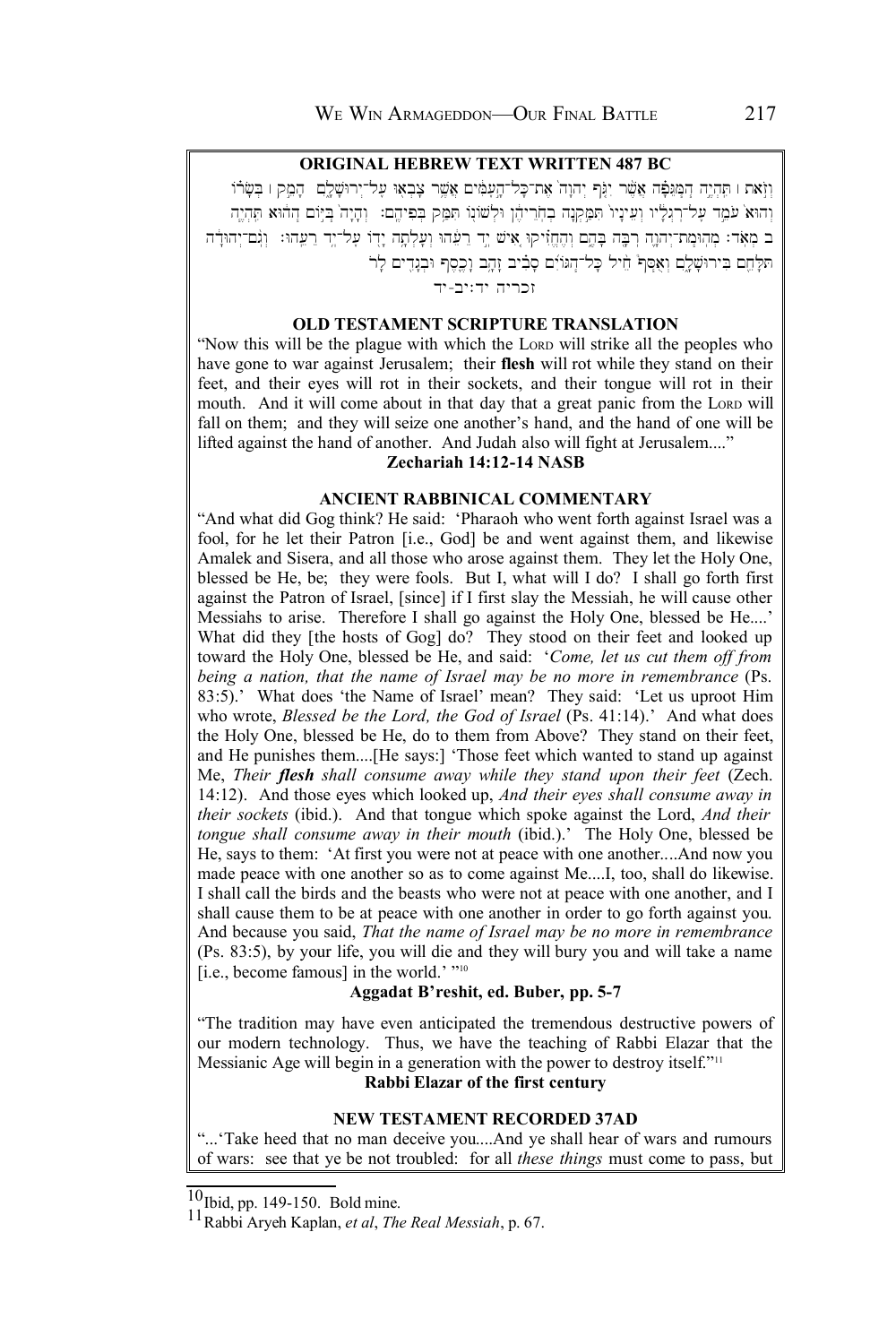the end is not yet. For nation shall rise against nation, and kingdom against kingdom: and there shall be famines, and pestilences, and earthquakes, in divers places....ye shall be hated of all nations for my name's sake....many false prophets shall rise, and shall deceive many....When ye therefore shall see the abomination of desolation, spoken of by Daniel the prophet, stand in the holy place, (whoso readeth, let him understand:) Then let them which be in Judæa flee into the mountains....then shall be great tribulation, such as was not since the beginning of the world to this time, no, nor ever shall be. And except those days should be shortened, there should no **flesh** be saved: but for the elect's sake those days shall be shortened....Behold, I have told you before.' "

# **Matthew 24:4, 6-7, 9, 11, 15-16, 21-22, 25 KJV**

#### **MODERN RABBINIC COMMENT/REFUTATION**

"There are some pessimists who say that mankind is approaching its end. They predict that we will either pollute ourselves off the face of this planet or overpopulate to the barest marginal existence. Others see man doing the job more quickly, bringing his civilization crashing down on his head in a nuclear war."

# *The Real Messiah***, by Rabbi Aryeh Kaplan,** *et al***, p. 63; 1976**

#### **MODERN POLITICAL SCIENTIFIC FACT**

"There is no defense $[12]$  in science against the weapons which can now destroy civilization." <sup>13</sup> **Albert Einstein**

"If the Israelis threaten us, we will wipe them out within two days. I can assure you our plans are made for this eventuality."<sup>14</sup>

## **Soviet Ambassador Anatoly Dobrynin**

#### **AUTHOR'S COMMENT—EVANGELICAL CHRISTIAN POSITION**

In light of the Old Testament biblical prophet Zechariah's awesome description of end time war, which could only be nuclear, coupled with Rabbi Elazar's point that the Messianic age would only begin in a generation with the power to destroy itself, we see interesting illumination in Albert Einstein's comment, as stated above, and in those who politically threaten the security of Israel and the West today. Thus Jesus' words of warning about the war in the last days and His advice to the Jews to flee to the mountains until His return, take on an immense importance. All of this undermines Rabbi Kaplan's irresponsible statement in *The Real Messiah*, to the effect that we will graduate into a Messianic peace without the war predicted by Jesus. Had Rabbi Kaplan read the commentaries of his own Jewish predecessors, he would have been more informed in this matter. If Mr. Kaplan were alive today, I would love to discuss these commentaries with him. Shouldn't we all heed the words of the Bible and New Testament as they become more evident in the end time scenario presently developing? Yes!

# **Philip Moore**

<sup>12</sup>It is interesting that just as we were developing <sup>a</sup> defense (President Reagan's Star Wars nuclear defense shield), in late 1993, President Clinton cancelled this would-be life-saving project, further validating Einstein's statement. We pray that we get a responsible President who will invest in the protection of this nation's families, hopefully redeploying this scientific, space-age Strategic Defense Initiative before it is too late. For the Bible does not state whether anyone will or will not escape annihilation; apparently God is leaving this up to us. Though we know some areas of the world will suffer, the Bible does not mention the U. S. or its number of casualties!

<sup>13</sup>Hal Lindsey with C.C. Carlson, *The Late Great Planet Earth*, p. 146.

<sup>14</sup>Mike Evans, *The Return*, p. 184.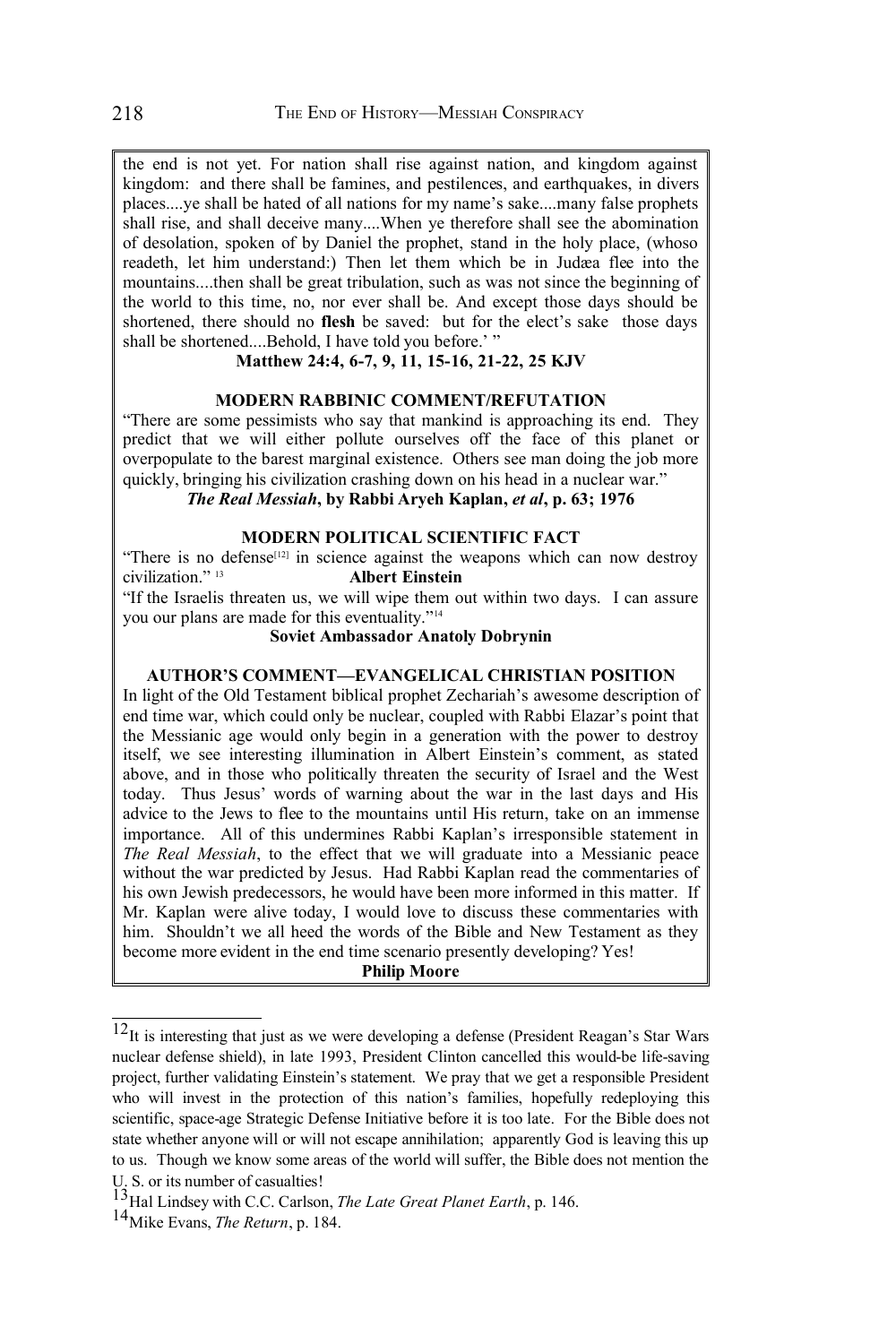# **THE PRECIPITATION OF THE BATTLE AT THE BIBLICALLY PREDICTED ARMAGEDDON**

The land bridge of HarMagedon connects Africa, Asia and Europe. Thus anyone trying to gain control of the Middle East and its precious oil reserves, makes Har Megiddo (in Israel) their first and foremost target. No wonder the apostle John foretold such a war for the future hill of Megiddo!

We should note that World War III, or Armageddon,<sup>15</sup> and Gog,<sup>16</sup> as the Bible also calls this war, will be a war of wars, the fiercest and most horrible ever fought (Dan. 12; Matt. 24:5), with only the personal intervention of the Messiah able to bring it to an end (Matt. 24:22). All of the United Nation's peace treaties will not be able to stop this war! It will certainly be the worst, due to the most sophisticated nuclear arsenal ever designed, which presently includes weaponry<sup>17</sup> you could not imagine in your wildest nightmares. The prophets and Jesus, repeating the very words of God, emphasize the certainty of this war. Thus we dare not ignore it or try to lull ourselves into a world of dreams by pretending it does not have to happen!

The components of this war include: 1. the most evil personality ever to live, known to us as the Antichrist; 2. Russia, a nation filled with more nuclear weapons than the world has yet seen, and; 3. China, where 55 million innocent people<sup>18</sup> were murdered during the communist takeover.

When oil, money, an unregenerate human nature and a global economy are all combined, we can only wonder at the horrors man and the most inhuman man (the Antichrist/False Messiah) will perpetrate upon the world!

# **WHY ARE WE UNABLE TO AVOID THIS WAR, APART FROM THE BIBLE'S PREDICTION?**

The heart of man, without the God-given nature which we lost in the Fall (Gen. 3), is deceitfully wicked. The prophet Jeremiah says in the Old Testament: "The heart *is* deceitful above all *things*, and desperately wicked: who can know it?" (Jer. 17:9 KJV).

Only Jesus, once invited into our hearts, can give us the power in our lives needed to avoid war. However, most of the people alive today, violently reject Jesus and His love. The Bible tells us the

<sup>&</sup>lt;sup>15</sup>Revelation 16:16.

<sup>16</sup>Ezekiel 38-39.

<sup>17</sup>These weapons include: 1. the H-bomb, much more powerful than the A-bomb; 2. the cobalt bomb; 3. the neutron bomb, which, when exploded above a city, preserves the buildings, but kills all of the people within days, and; 4. genetically engineered germ warfare, capable of wiping out entire cities. You name it, they have it, and more! 18These were their **own** people, Chinese who did not agree with communism.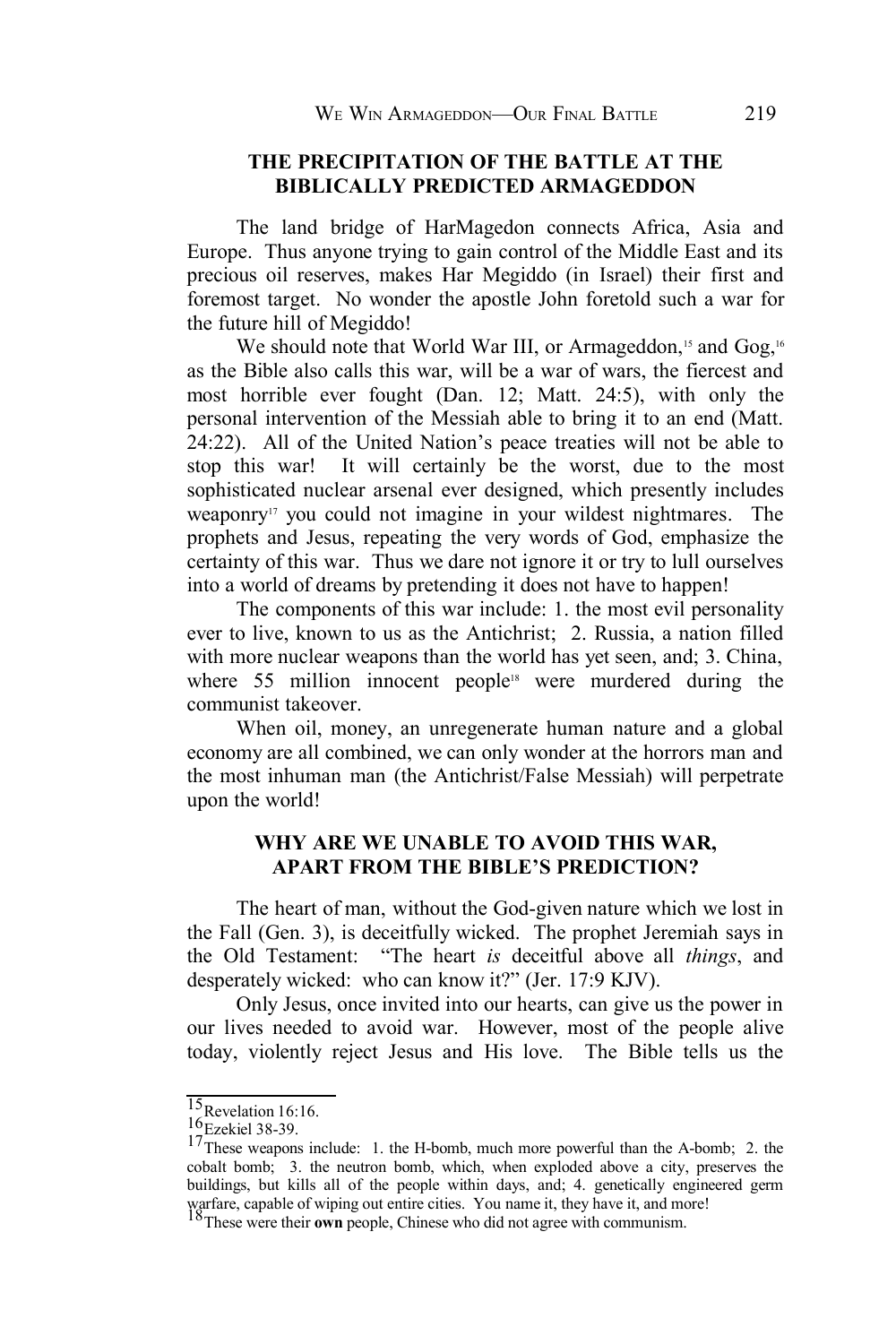Antichrist will order the mass murder of those who believe in Jesus, just prior to this last war.

Hal Lindsey, in his book, *The Late Great Planet Earth*, writes: "After three and a half years of remarkable progress, the Antichrist will become worshiped for his brilliant statesmanship and the wonderful progress in the world. The believers in Christ will oppose his rule and be ruthlessly exposed. Publicly, they will not be able to buy, sell, or hold a job. They will be executed en masse as examples to those who would hinder the 'brotherhood of man,' because they will insist that Christ is the only lasting hope for man.

Riding upon the crest of public worship the Roman Dictator will go to Jerusalem and in the Temple proclaim himself to be God incarnate (II Thessalonians 2:4; Matthew 24:15). As mentioned, this will be the great warning sign to the believers of that day that Armageddon is about to begin. The residents of Israel who believe in Jesus will flee to the mountains and canyons of Petra for divine protection, as promised (Matthew 24:16; Revelation 12:6, 14)."<sup>19</sup>

In the New Testament, God diagnoses the cause of war among men. He says: "From whence *come* wars and fightings among you? *come they* not hence, *even* of your lusts that war in your members? Ye lust, and have not: ye kill, and desire to have, and cannot obtain: ye fight and war, yet ye have not...." (James 4:1-2 KJV).

Only through a change in heart, possible only through Jesus, can lust and evil be eliminated. Satan, who is mentioned in both the Old and New Testament, <sup>20</sup> does all he can to divert our eyes from seeing the truth in the Messiah Jesus. He wishes us to be destroyed, hopelessly bound and alienated from our loving Father, God. Satan wants us to take part in his final destiny in the lake of fire prepared for him and his angels (Rev. 20:14).

# **THE ANTICHRIST'S TRICK OF FALSE PEACE LEADS TO DESTRUCTION!**

When Satan personally indwells his masterpiece—the Antichrist —he will deceive the world (everyone except the believers in Messiah Jesus) into falsely believing that he has finally established a working solution for peace in the Middle East and throughout the globe. Some Orthodox Jews believe their Messiah, yet to come, will do this (remember Rabbi Aryeh Kaplan's statement in *The Real Messiah*, in connection with the Antichrist?).<sup>21</sup>

<sup>19</sup>Hal Lindsey with C.C. Carlson, *The Late Great Planet Earth*, pp. 152-153.

<sup>20</sup>See I Chronicles 21:1, Job 1-2, Psalms 109, Zechariah 3, The Acts 5:3; 26:18, and I Corinthians  $7:5$ .

<sup>&</sup>lt;sup>1</sup> See this false expectation regarding the Jewish Messiah quoted on the opening page of chapter 23, "The False Messiah Armilus Equals Antichrist."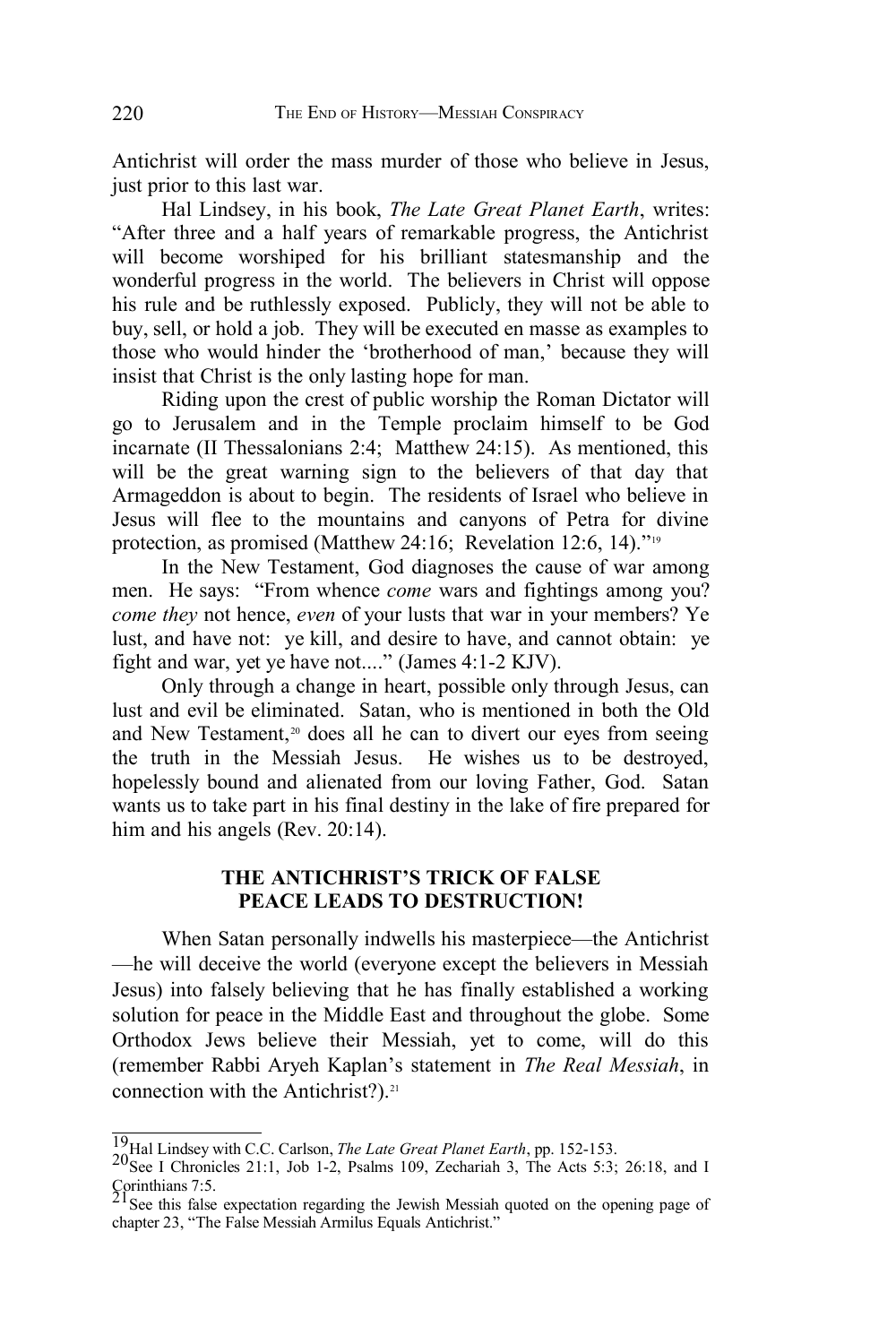In the New Testament, Paul writes regarding the false hopes of peace the Antichrist will give people: "For when they shall say, Peace and safety; then sudden destruction cometh upon them, as travail upon a woman with child; and they shall not escape" (I Thes. 5:3 KJV).

Today, since the re-establishment of the biblically predicted State of Israel in 1948, we see an angry<sup>22</sup> Arab world bent on "liberating Palestine," which in their minds means the total annihilation of the State of Israel! The Israelis know that to surrender the land God gave them would be risking another Holocaust, since it would leave them defenseless and without a country.

While pretending to be the Jewish Messiah and a friend of the Arabs, the Antichrist will contrive a covenant between the two parties, and overnight, the Middle East Crisis will appear to be resolved. The Antichrist will appease the Arabs while allowing the Israelis to fulfill the prophecy of rebuilding the Temple (see our *Vol. II*, chapter 17, "Jewish Plans for Rebuilding the Temple").

There is an ancient church writing about the Antichrist rebuilding the Temple called Hippolytus, c. 6, 5, 11. It reads: "The Saviour raised up and manifested His holy body as a temple; in the same way he also [the Antichrist] shall raise up the temple of stone in Jerusalem<sup>"23</sup>

# **ISRAEL'S FUTURE PEACE PACT WITH HELL RESULTS IN A GREAT JEWISH PERSECUTION**

Soon after the Rapture, the Scriptures predict that the Antichrist will sign an agreement<sup>24</sup> with Israel to rebuild the Temple, seven years before the return of Jesus and those believers previously raptured. Once this agreement is signed, actual Temple construction will begin. The Fourth Temple, for worship in Messianic Kingdom, is constructed upon the return of Jesus (Ezekiel 40-48; Zechariah 6:12-13). However, the third Temple, built under the supervision of the Antichrist as he impersonates the Messiah, is an absolute disappointment and a no-no, as far as God is concerned.

 $22$ We do not doubt that the welcomed false Messiah will make "peace," a false peace, with most Arab countries, just prior to the great war of Armageddon and Gog. Remember Paul's words in I Thessalonians 5:3.<br>23 $x$ <sub>1</sub>:1.  $\therefore$ 

<sup>23</sup>Wilhelm Bousset, *The Antichrist Legend*, p. 162.

<sup>&</sup>lt;sup>24</sup>Some believe the actual construction may begin several years before the Rapture, with the belligerent objection of the Arabs, and that the Antichrist comes in and signs an agreement, whereby the Arabs officially recognize the right of the Israelis to finish their Temple in exchange for land concessions or whatever—this is also a possibility! It is quite possible that we may, within twenty to thirty years, see Temple construction begin, if not before.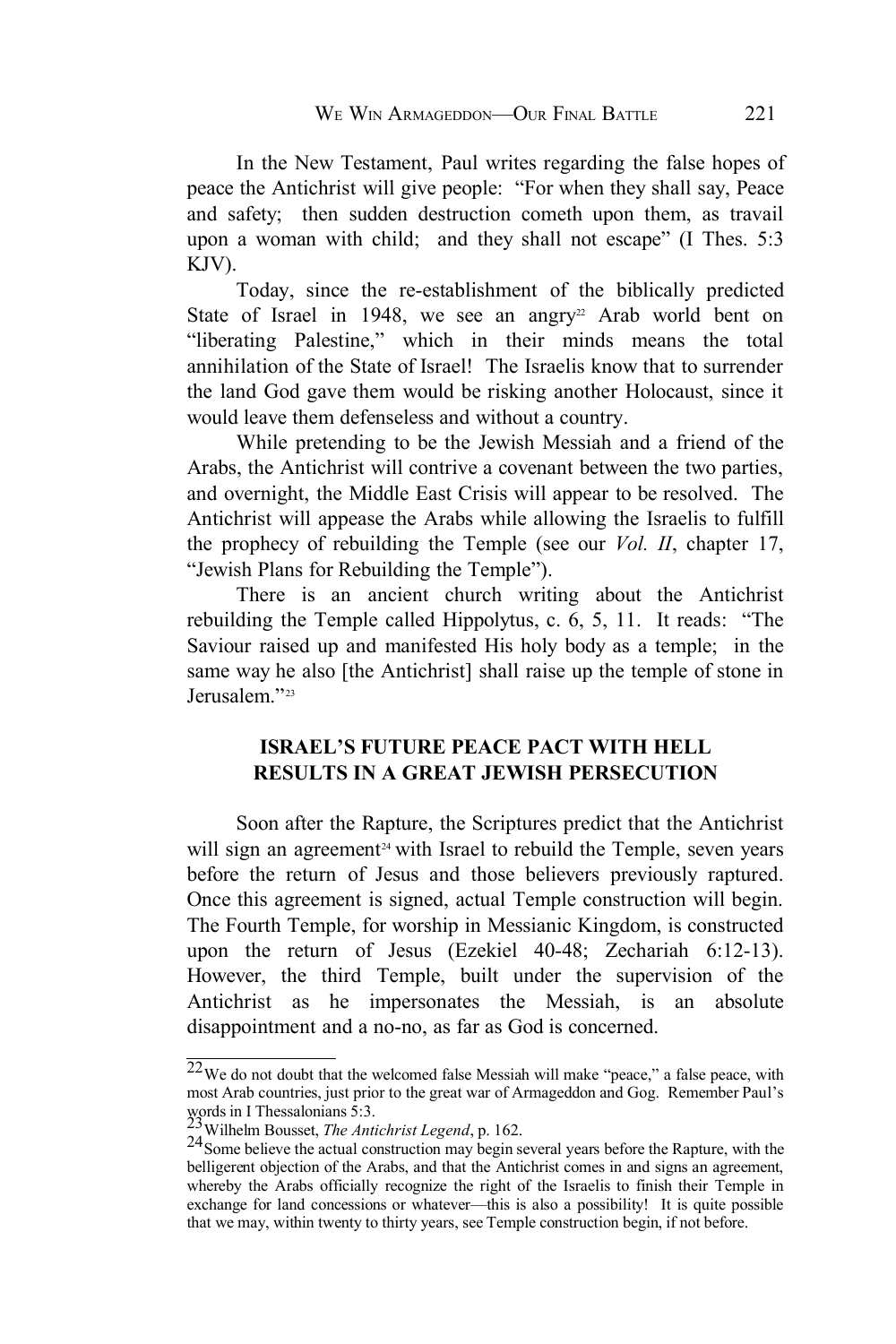Regarding this covenant, Isaiah predicted: "Because ye have said, We have made a covenant with death, and with hell are we at agreement; when the overflowing scourge shall pass through, it shall not come unto us: for we have made lies our refuge, and under falsehood have we hid ourselves....Judgment also will I lay to the line, and righteousness to the plummet: and the hail shall sweep away the refuge of lies, and the waters shall overflow the hiding place. And your covenant with death shall be disannulled, and your agreement with hell shall not stand; when the overflowing scourge shall pass through, then ye shall be trodden down by it" (Isaiah 28:15, 17-18  $KJV$ ).<sup>25</sup>

Daniel says of this agreement: "And he shall confirm the covenant with many for one week: and in the midst of the week he shall cause the sacrifice and the oblation to cease, and for the overspreading of abominations he shall make *it* desolate, even until the consummation, and that determined shall be poured upon the desolate" (Daniel 9:27 KJV).

Even though the Third Temple will not be God's Temple, its prospected rebuilding is of great interest to Evangelical believers because this prophesied event indicates the Rapture is imminent!

After the Antichrist seemingly settles the Middle East Crisis, all nations will cooperate with him, saying, "Who can make war with him?" He will create a false, but seemingly real, worldwide peace treaty for a short while. That is, until he enters the Holy of Holies in the Temple in Jerusalem, three and one-half years after the signing of the Temple peace pact.

Once this happens (as foretold in Matthew 24:15; II Thessalonians 2-4), his peace agreement will crumble, the Jews will not worship him as he had hoped and he will become very angry. At this point, his vicious but hidden anti-Semitism will be revealed, as he attempts the greatest Jewish persecution of all time. God will then break out *Operation Petra* (see my book, *Nightmare of the Apocalypse,* Appendix 9, "They Escaped to Petra," where it is shown that God supernaturally hides and protects the Jews from Antichrist there).

 $25$ <sub>Isaiah</sub> 28:16 indicates that the hope of Jesus is available all through this time of desperation during the reign of the Antichrist. This cornerstone is Jesus (Daniel 2:34-5; Exodus 17:6; I Peter 2:8). "Therefore, thus saith the Lord Gop, Behold, I lay in Zion for a foundation a stone, a tried stone, a precious corner *stone*, a sure foundation: he that believeth shall not make haste" (Isaiah 28:16 KJV). In the New Testament, Jesus claims to be this cornerstone to the Pharisees who were rejecting Him: "...'What is this then that is written, The stone, which the builders rejected, the same is become the head of the corner? Whosoever shall fall upon that stone shall be broken; but on whomsoever it shall fall, it will grind him to powder' " (Luke 20:17-18 KJV).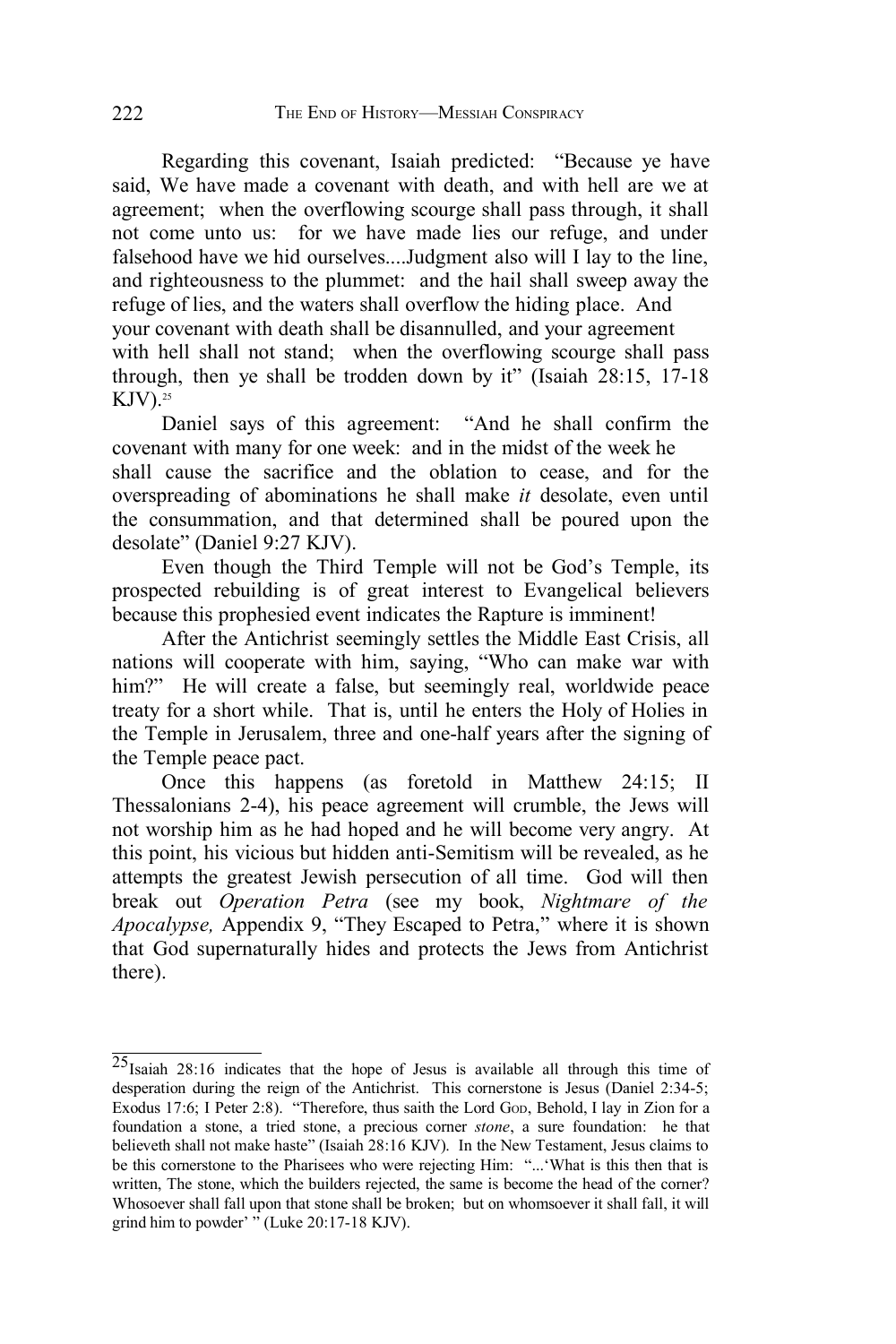# **THE PERSECUTION IS CUT SHORT BECAUSE OF PETRA, GOD'S FORTRESS**

Once the Jews—women, men and children, many of them believing at that time—have safely established themselves in God's fortress of Petra, the battle between the earth's powers begins. The prophet Daniel outlines the movement of troops very clearly in the eleventh chapter of his book.

# **THE STRATEGIC BATTLE PLAN OF THE LAST WAR IS ALMOST BEFORE US, AS LAID OUT BY THE BIBLE!**

Daniel 11:41 says that at the end, the kingdom of the South (Egypt, leading Arab forces) will collide with "him" (the Jewish Antichrist), and the king of the North (Russia, see Ezekiel 38-39) will storm against him with chariot, horsemen and many ships. He will enter in the countries and overflow them and press through. Verse 41 says: "He [the king of the North] shall enter also into the glorious land [Israel], and many *countries* shall be overthrown: but these shall escape out of his hand, *even* Edom, and Moab, and the chief of the children of Ammon" (KJV; [ ] mine).

The three areas mentioned refer to Petra in modern Jordan, where Jesus warned *end time Israel* to flee, to escape from the Antichrist's abomination of desolation (claiming he is God) in the New Testament book of Matthew.<sup>26</sup>

Verse 42 continues: "Then he will stretch out his hand against *other* countries, and the land of Egypt will not escape" (NASB). Thus the future Russian forces will wipe out everything in their path, not stopping at Egypt, but moving on into her, double-crossing the Egyptians and other surrounding Arab nations.

Verse 43 precisely predicts that: "...he [the king of the North or future Russia] will gain control over the hidden treasures of gold and silver, and over all the precious things of Egypt; and Libyans and Ethiopians [27] *will follow* at his heels" (NASB) In the original language this infers complete cooperation with this Russian commander.

 $26$ Matthew recorded almost 2,000 years ago in 33 A.D. "...as he [Jesus] sat upon the mount of Olives, the disciples [fellow Jews] came unto him privately, saying,....what *shall be* the sign of thy coming, and of the end of the world? [consumation of the age] And Jesus answered....When ye therefore shall see the abomination of desolation, spoken of by Daniel the prophet [Daniel 9:27; 11:31; 12:11], stand in the holy place,....Then let them [Jews exiled from Judæa from 70 <sup>A</sup>.D. until 1948], which be in Judæa flee into the mountains [of Petra]....Pray ye that your flight be...not...on the sabbath day..." (Matthew 24:3,4; 16, 20, [] mine).<br>27<sub>"Pu</sub>

<sup>&</sup>lt;sup>1</sup>"Put" and "Cush" indicates North and Black Africa in the biblical Hebrew, not the present Libyans and Ethiopians, as translated.